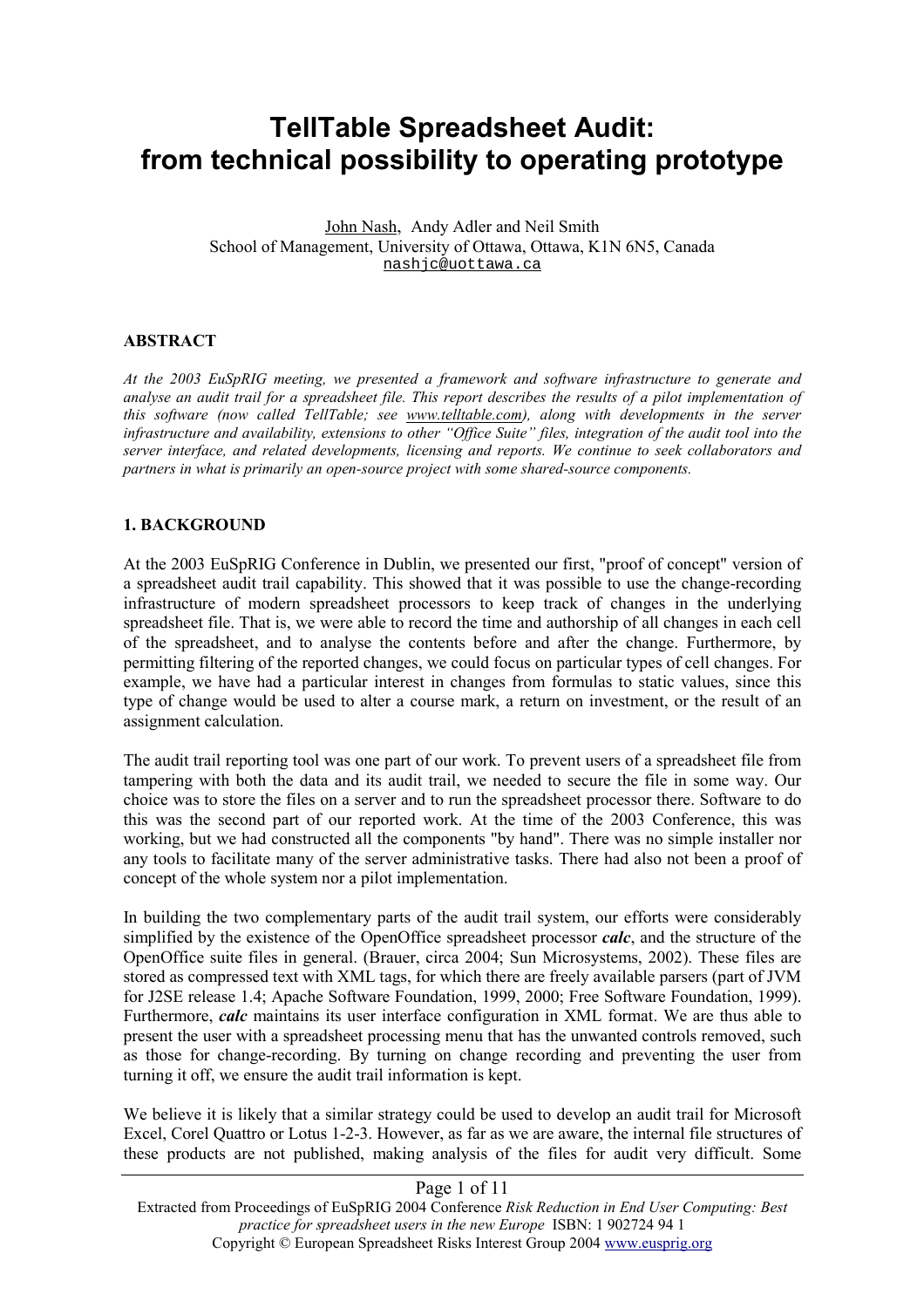workers appear to have been able to learn the file structure, possibly by reverse engineering. Since we do not wish to have to rely on continuing efforts in such a pursuit, to date we have decided to work only with OpenOffice.org files.

## **2. DEVELOPMENTS SINCE JULY 2003**

The principal developments in our work since the 2003 Conference have been as follows.

#### **2.1 Software Improvements**

Significant improvements have been made to the TellTable software, both in terms of usability and security. A read-only mode has been implemented, which is primarily used for viewing of archived file versions. Improvements to the user interface have allowed easier access to archives, and the ability to view, download or audit previous file versions. Security enhancements ensure that the server runs over an encrypted HTTP communication protocol, and rolling session ID's have been implemented to prevent replay and roll-back attacks.

#### **2.2 A Pilot Study**

During the September to December 2003Trimester at the University of Ottawa, we conducted a pilot study to use TellTable instead of a spreadsheet on a local computer for recording student marks from two sets of courses involving multiple professors and teaching assistants (TAs), in both English and French (Adler and Nash, 2004).

The principal finding of this pilot study has been that the TAs found it relatively easy to use, even over a dial-up line. Since TellTable runs OpenOffice.org applications on a server, transmitting the "screen" via a web-browser using VNC (Virtual Network Computing) technology, the satisfactory operation over dial-up lines was a pleasant surprise. The main complaint, which we are addressing, is that we made the server "too secure". When one user has a file open, other users are locked out. Should the first user not log out properly, the file remains locked. We are addressing this issue on a technical level with an automatic logout on non-activity or other events that indicate the session is over. However, there are decisions concerning the definition of an "abandoned" session and whether to implement time limits on sessions that are socio-political in nature. Our goal is to provide technical tools that enable managers to implement locally established policies.

There were also some complaints of failure that were the result of bugs in our code. At the time of writing these have been largely overcome. A final complaint was the lack of a cut-and-paste feature to allow external information to be copied into our files. This is discussed below.

## **2.3 GTEC Exhibition**

In early October 2003, we were invited to participate in the Open Source Lab of the Government Technical Exhibition (GTEC) in Ottawa (MediaLive International, 2003) This was the impetus for choosing a new name for our system.

## **2.4 A Project Name**

The working name for our project was SSScan, short for SpreadSheet Scanner. Given the extensions to the original ideas and the near unpronounceable short form, GTEC prompted us to think of a new name. Several candidates were considered, but TellTable fitted well with our feelings about the project. Also, it seemed a good fit in a bilingual environment where "tableur" is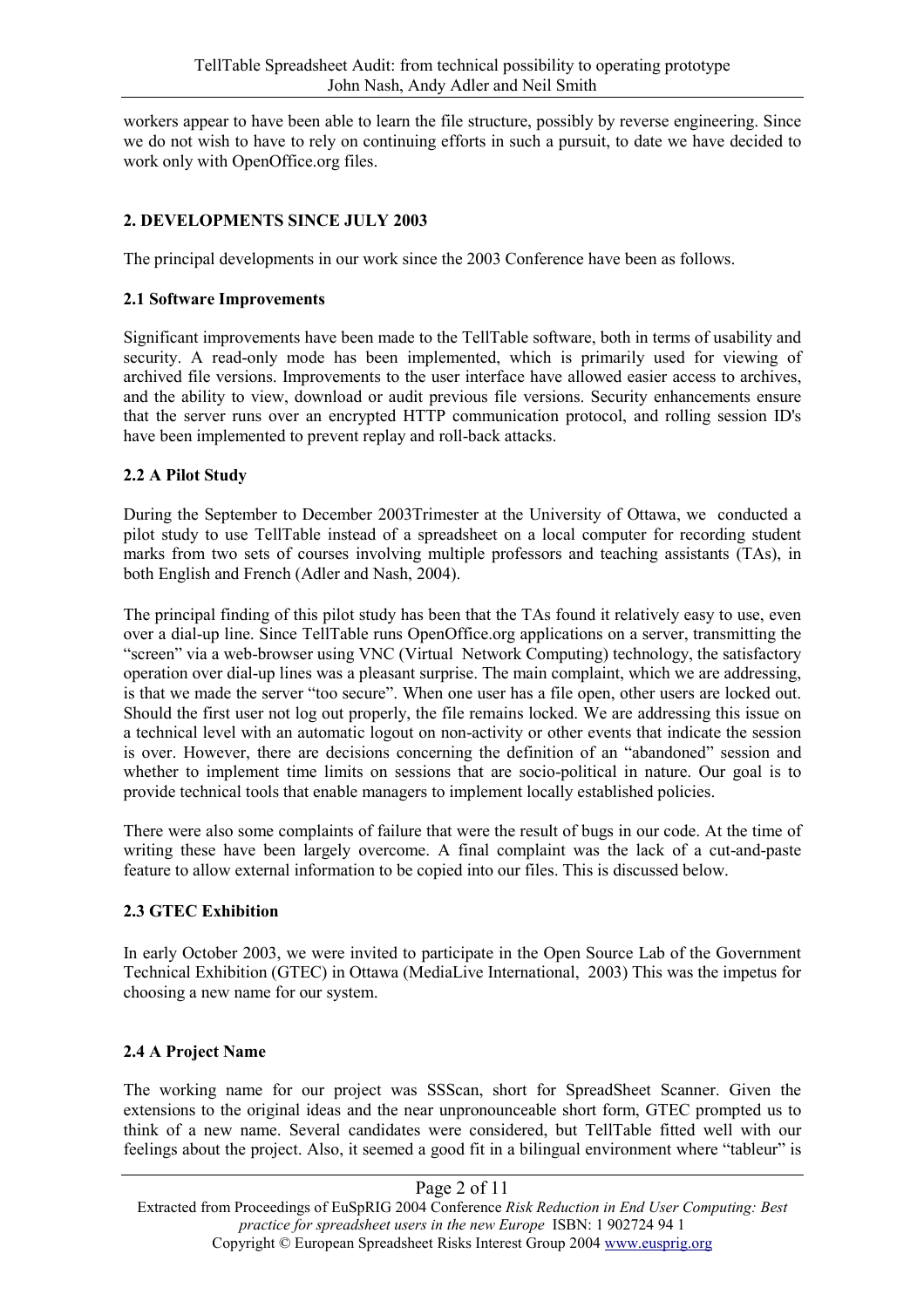the term for "spreadsheet" in French. The domain name was registered and a web-site was set up in quick succession. Figure 1 shows the logo. The web address is **www.telltable.com (**17:30 31/03/2004)**.**



## **2.5 Other Office-Suite Applications**

During June of 2003, one of us (JN) had been working on some tools for Web Content Management. Another (AA) suggested talking to Dr. Sylvie Noël of the Communications Research Centre of Industry Canada, who was also working on tools for collaborative authoring of text-based documents. In mid-October 2003, recalling this discussion, Nash realized that the server structure could collaboratively operate non-spreadsheet functions of the OpenOffice.org suite. This led very rapidly to a joint paper submitted to a special issue of the IEEE Journal on Professional Communications (Adler, Nash, Noël, 2004). This paper, on software for collaborative authoring of documents, spreadsheets, presentations and drawings, was prepared using TellTable and thus a test of the ideas it discussed, in the process revealing some further strengths and weaknesses of the TellTable approach and implementation.

Again, dial-up access proved acceptable for viewing the file(s) or making small changes, though clearly less efficient than broadband access. The OpenOffice.org *writer* assigned different colours to the changes made by the different authors, making it very easy to see how we had edited the document.

On the negative side, the system does not properly allow cut-and-paste from existing files local to the user's machine into the server based objects, that is, text, spreadsheets, drawings or presentations. This problem is inherent in the use of a Java applet in an Internet browser-based client. The security model of the Java virtual machine does not allow cut and paste interaction with the local machine. This problem comes from the use of a web-browser interface, and is more general than our own software. However, it has particular implications for setting up documents or other files for use, for example, in providing the base class-list files for TAs to use for marks, or for resetting a file should an older version be needed. There are several possible approaches to solve this issue. One would be using a technology such as ActiveX to embed the applet into the Internet browser, which does not have the restrictions of the Java applet. Another approach, which we hope to implement shortly, allows files to be imported into a special paste window that is accessible to the browser screen. Although this is not quite the usual cut-and-paste protocol, it will allow material, such as bibliographic references, to be imported from existing files. Indeed it was the bibliographic reference task that brought home this deficiency.

So far, we have fairly extensive tests of the spreadsheet and word-processing functions, and have verified that slide presentations and drawings can be accessed. We will need "real" users to fully evaluate the latter two functions and any other features of OpenOffice that are or may become available.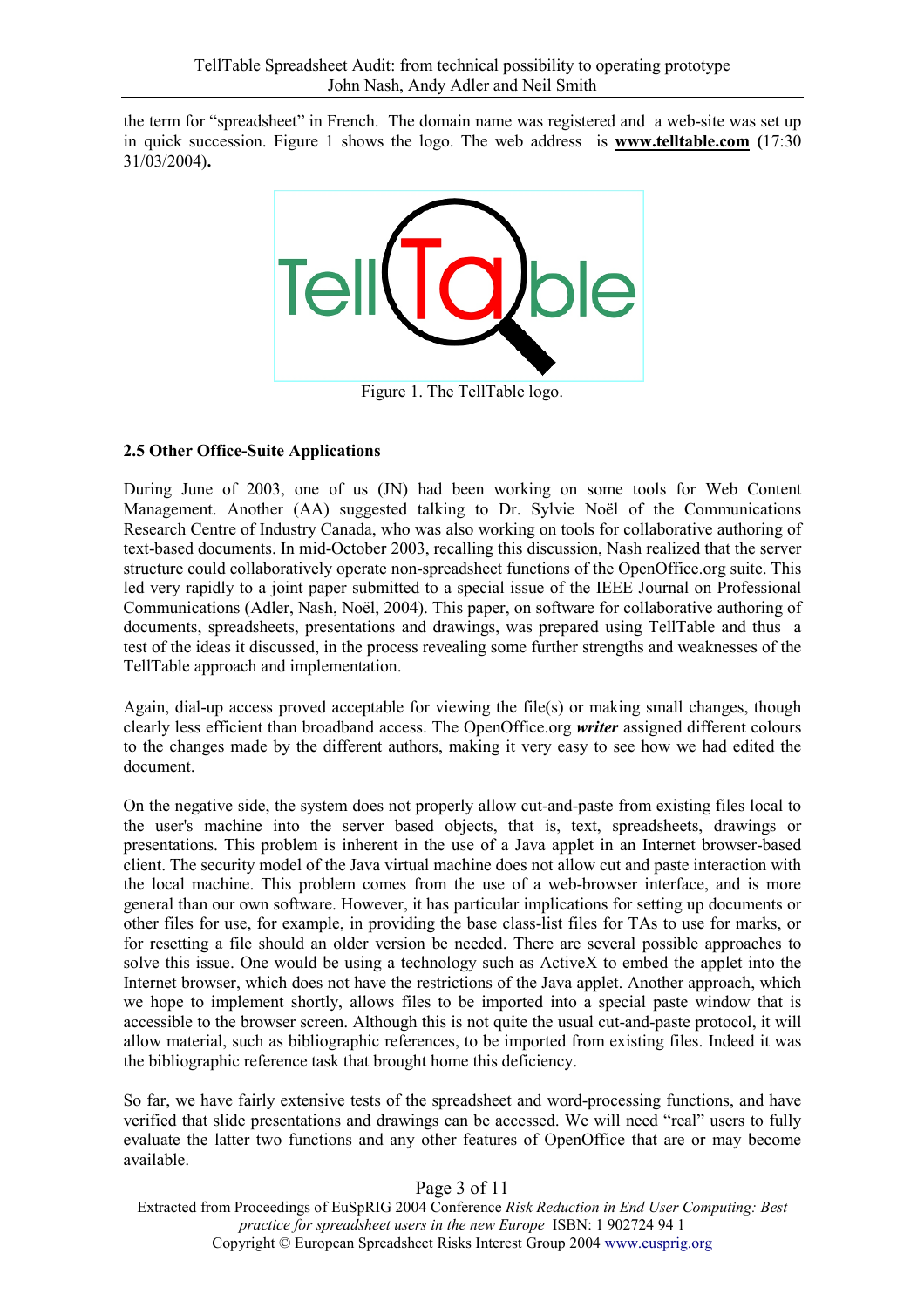#### **2.6 The telltable-s Open Source Project**

Early in January 2004, we established an open-source software project within the SourceForge framework to develop and enhance the server infrastructure. This project is called **telltable-s** (all lower case) and can be accessed via sourceforge.net, in particular at telltable-s.sf.net. The software can be downloaded using a CVS client (Cederqvist, 2002) and is licensed under the GNU Lesser General Public License. That is, anyone wishing to set up a TellTable server is at liberty to download the software and install it. There are many details in doing this that may make this tedious or difficult in some Linux/Unix distributions, and we anticipate some potential users will choose to engage us or other knowledgeable workers to help them. Furthermore, we hope that a growing community of users will encourage the development of tools to assist installation and maintenance of TellTable servers, as well as enlarge the pool of possible applications such servers can support.

In contrast, the TellTable Analyse spreadsheet audit trail analysis program is at this time considered proprietary software which we are distributing under a shared-source model. TellTable Analyse is *not* part of the **telltable-s** server project, though, as the next item describes, it can be conveniently run under the server infrastructure. Users who purchase a license for TellTable Analyse will get a copy of the source and run-time versions of the program, but may only use the program under agreed terms and conditions, and may not pass the program to others. We anticipate that there will be considerable interest in customized versions of TellTable Analyse, rather than a generic program. So far we have not begun developing audit trail tools for OpenOffice.org applications other than the spreadsheet processor.

While the primary feature of **telltable-s** is the server-based access to OpenOffice functions, there is no fundamental technical obstacle to running other software through the server, thereby allowing better control and management of important organizational files. While OpenOffice can read and write most files of type .doc, .xls, and .ppt, these are not the native format and we have some reservations about their suitability for audit. However, for situations where strict formatting of output is required, as in some desktop publishing requirements, it would be better to use the Microsoft Office tools. A technical objection to this – that Microsoft Office does not run under Linux – can be answered with the CodeWeavers CrossOver Office tools. We have performed a very cursory test that Microsoft Excel could be executed through the TellTable-s infrastructure, and could see no obvious failings. Whether Microsoft's EULA (End User License Agreement) permits or by legal action can be required to permit such a usage is still an open question. Nor are we certain how well we could control the change recording of Microsoft Office applications. Clearly it is of interest to us to resolve technical and legal issues so that TellTable can have the widest possible utility. We welcome an exchange of information with other workers, and EuSpRIG is clearly the premiere forum for such exchanges.

#### **2.7 Workflow Tool Integration**

Discussions with users and potential clients have reinforced our belief that TellTable capabilities should be well-integrated with workflow requirements. Recently we re-designed the user screens and incorporated a cleaner display where users can, according to their privileges, edit, view, audit or download the files to which they are permitted access. Some users may be granted only view or audit access, with no edit privileges. "View" presents the spreadsheet in the usual way, but does not allow changes to be made. "Audit" calls up the TellTable Analyse program that we described last year (Nash, Smith, and Adler, 2003). This provides ways to look at the detailed change record of the spreadsheet file, including filters to assist the user to focus on particular types of changes. As TellTable Analyse is written in Java, it can be easily run on the server or on the client machine. However, a single click implementation saves much of the work of downloading the file, launching TellTable Analyse, and finding and loading the correct version of the downloaded file.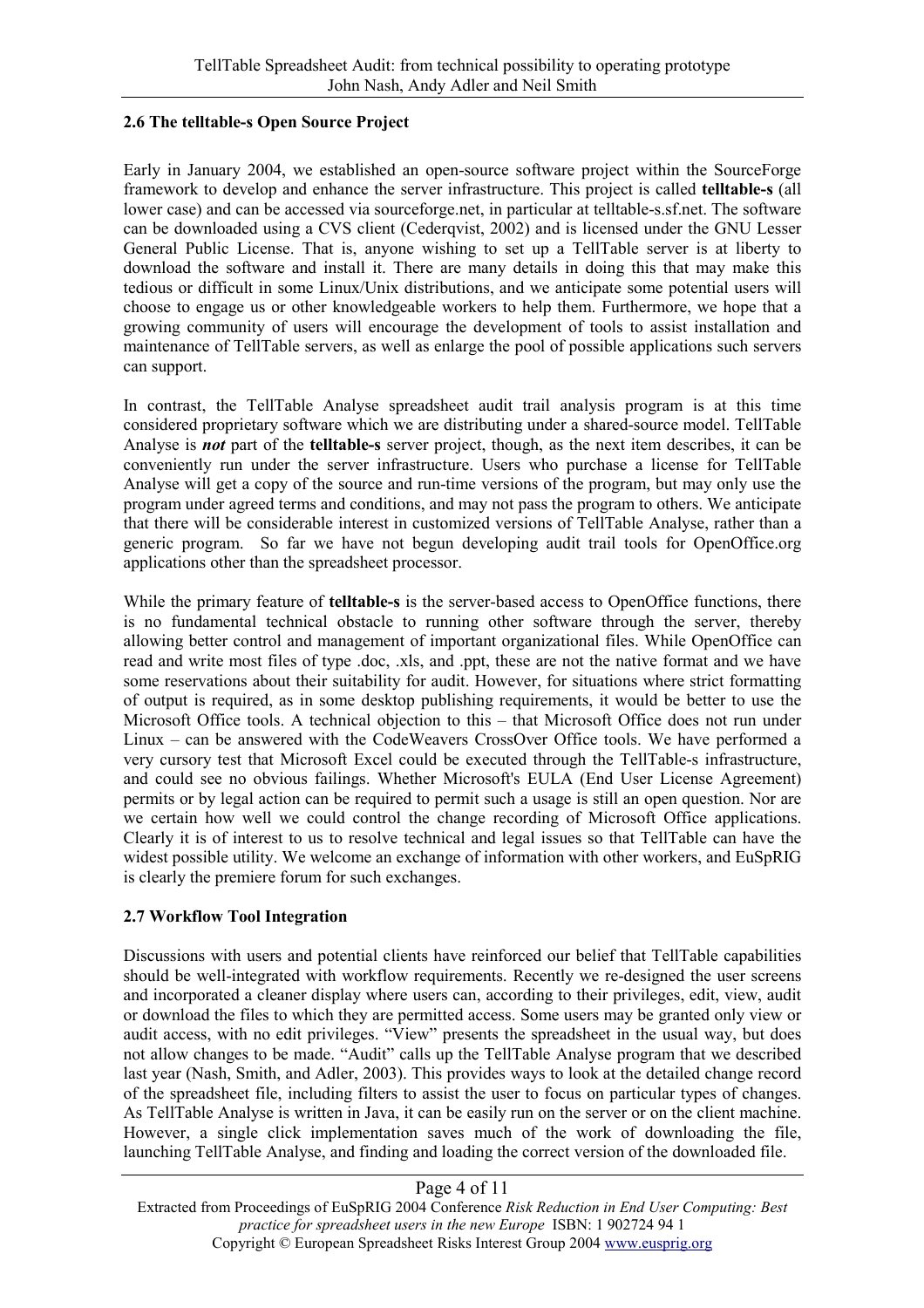We have also simplified and enhanced the version history interface, so that users with administrative privileges may download, view or audit any of the versions of a file. These priveleged users are able to insert files into the repository, or update a file with a version edited outside TellTable. While this means that such a user could remove the version history held within a spreadsheet file, TellTable maintains a read-only repository of all previous versions. As such administrative users are able to make arbitrary updates to the current file version, but a complete history of the modifications is still maintained.

TellTable Analyse has also been tested to show that it properly reports the effects of move or copy operations. OpenOffice *calc* keeps this audit information at the cell level, and visualization mechanisms to reconstruct the block operations are a feature we will have to keep in mind.

The single-click functionality can be enhanced by adding status and approval tags to files so that their disposition can be tracked and managed. This is very much in the spirit of management of the improvement of quality and productivity where we already have interests (Nash and Nash, 1997, 1998) under the rubric "Visible Management". The essential idea of Visible Management is to make visible the state of work processes. Clearly many workers are active in this area, as a Google search of "Business Processes" will quickly reveal. So far, our view is that it is easier to carry out office work processes than to make it clear that they have been done, and done correctly. We will be kept occupied for some time with incorporating such tools into TellTable.

#### **2.8 Applications in Education**

Two of us are academics who teach as well as carry out research. Therefore applications of a spreadsheet audit trail in educational environments were an obvious subject of interest, and we prepared a paper (Adler and Nash, 2004) for the electronic journal Spreadsheets in Education. The "how" in that paper is similar to the content of this paper, but the "what" and "why" are different.

## **3. TELLTABLE DESIGN AND FUNCTION**

This section describes the design and architecture of TellTable, which has changed somewhat since 2003. TellTable can reside on one (or more) servers. Server functions are split into components running within the Apache web server and other processes running with limited privileges. For applications with many users and large spreadsheets, it is possible to spread the TellTable server components over several machines. Users connect to the server with a standard Internet browser which supports Java applets. Currently, TellTable only runs on Linux, but the architecture supports any UNIX platform. We have successfully tested TellTable user access with the Internet Explorer, Mozilla, Konqueror and Opera browsers running Windows 98/2000/XP, Linux, and Mac OS X, though we have noted that some versions do not give satisfactory operation.

The user types the URL of the server into the browser, or clicks on an appropriate pre-prepared link, and is presented with a standard login screen requiring a username and password. Once logged in, the user sees a list of files which he/she has permission to view or edit. At this point, the user is interacting with the web server components of TellTable; these manage the user login and the state of the user session, as well as spreadsheet file versions. Since web interactions themselves are stateless, user state is maintained using a randomly generated session ID in order to prevent out of sequence interactions with any TellTable application. For security the HTTPS web protocol is used.

Upon choosing to edit a file, the user sees a browser screen within which a Java applet presents a view of the spreadsheet running on the server. All keyboard and mouse activity in the browser is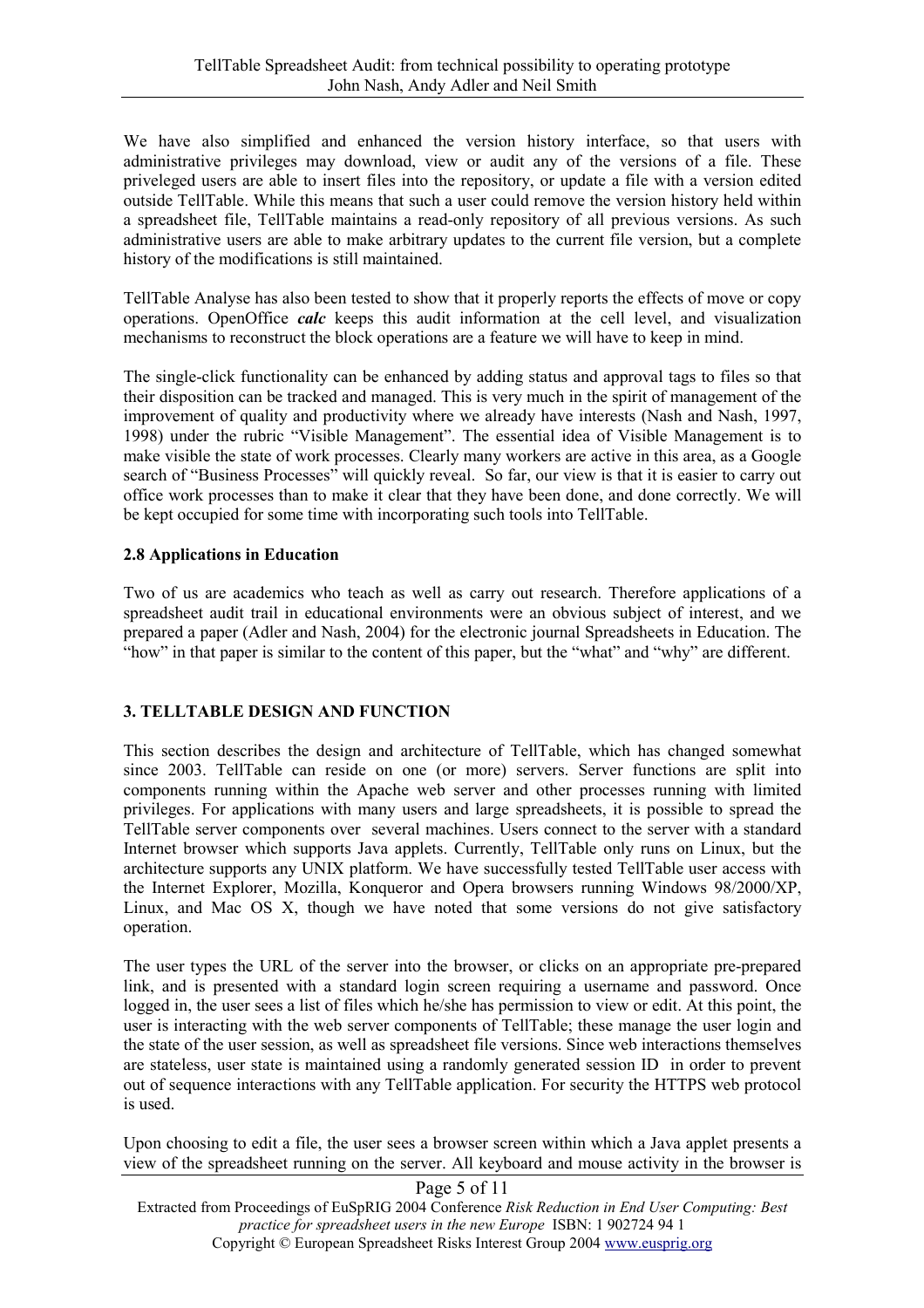sent to the server to be processed, and the resulting spreadsheet view is sent back to the browser to be displayed. As indicated, we use the Virtual Network Computing (VNC) protocol to handle the display and interaction (Richardson, 2004). Some details follow.

When the server is started, a pool of limited privilege users (*suids)* are created and initialized to export their display using the VNC protocol, and to wait for information to arrive in an input directory. The VNC protocol allows a desktop display and keyboard and mouse activity to be exported over the Internet, using a low bandwidth protocol. Various clients have been developed to connect to a VNC exported display, including the Java applet used in TellTable. When a TellTable user selects a file to edit, the web server first verifies that a *suid* is available, and then copies the selected file, along with the information about the username and a randomly generated one time password into the input directory of the *suid*. The *suid* will then move the spreadsheet file to a processing directory, modify its configuration to match that of the given username, and open the file with the Openoffiec.org *calc* application into the desktop exported by VNC. In this way, we ensure that OpenOffice.org will record change information under the correct username. The web page sent to the user contains information to load the appropriate VNC viewer Java applet and to connect to the appropriate *suid*. When the user is finished editing the file and closes OpenOffice.org *calc*, the *suid* will move the edited file to its output directory, where it is further managed by the web server. For security, the VNC password is modified to a newly generated and encrypted password, while this password is also sent to the user's browser with the applet information so the file and user can be kept linked. We are aware that allowing network access to server user account creates potential security vulnerabilities. To address these issues, we limit the privileges of the *suid* in terms of its ability to access files on the server outside of its local directories.

After editing the file, the user has the option to save it or discard the changes, closes the Openoffice.org *calc* application, and then clicks on a web link in the browser page to return to the TellTable main menu. The edited file is tested for modifications, and is stored in the TellTable version repository. If a user wishes to view previous file versions, a version history page is available. Each previous version, including the name of the user who made the last edits and the time of saving is available to be viewed, audited, or downloaded. We do not permit editing of previous versions, as the semantics and workflow of such an edit are unclear. File versioning is managed using the CVS version control system. CVS software allows concurrent editing of files; however, such concurrent editing requires the ability to merge conflicting edits. As we are not aware of a robust approach to manage conflicts in spreadsheet files, we do not permit this within TellTable.

As indicated, the TellTable framework is flexible enough to allow diverse software to be run to perform different operations on spreadsheets and other office-suite files. For example, the TellTable Analyse spreadsheet audit software allows analysis of changes recorded in the spreadsheet files. We envisage other applications, both open-source and proprietary, being used within this framework as a way to enhance workflow management and efficiency.

## **4. PERFORMANCE TESTING**

TellTable shifts much of the computational burden from the local machine to the server. In this section we report some tests to measure the relative loads of OpenOffice.org *calc* on the client in comparison to the TellTable server. Tests were performed using an Intel Pentium 4, 2.4 GHz server with 256 MB Ram running Mandrake Linux 9.1 within the VM Ware software environment. Client connections were made from an identical computer running windows XP using Internet Explorer with Sun Java 1.4.

## **4.1 Memory Test**

Page 6 of 11 Extracted from Proceedings of EuSpRIG 2004 Conference *Risk Reduction in End User Computing: Best practice for spreadsheet users in the new Europe* ISBN: 1 902724 94 1 Copyright © European Spreadsheet Risks Interest Group 2004 www.eusprig.org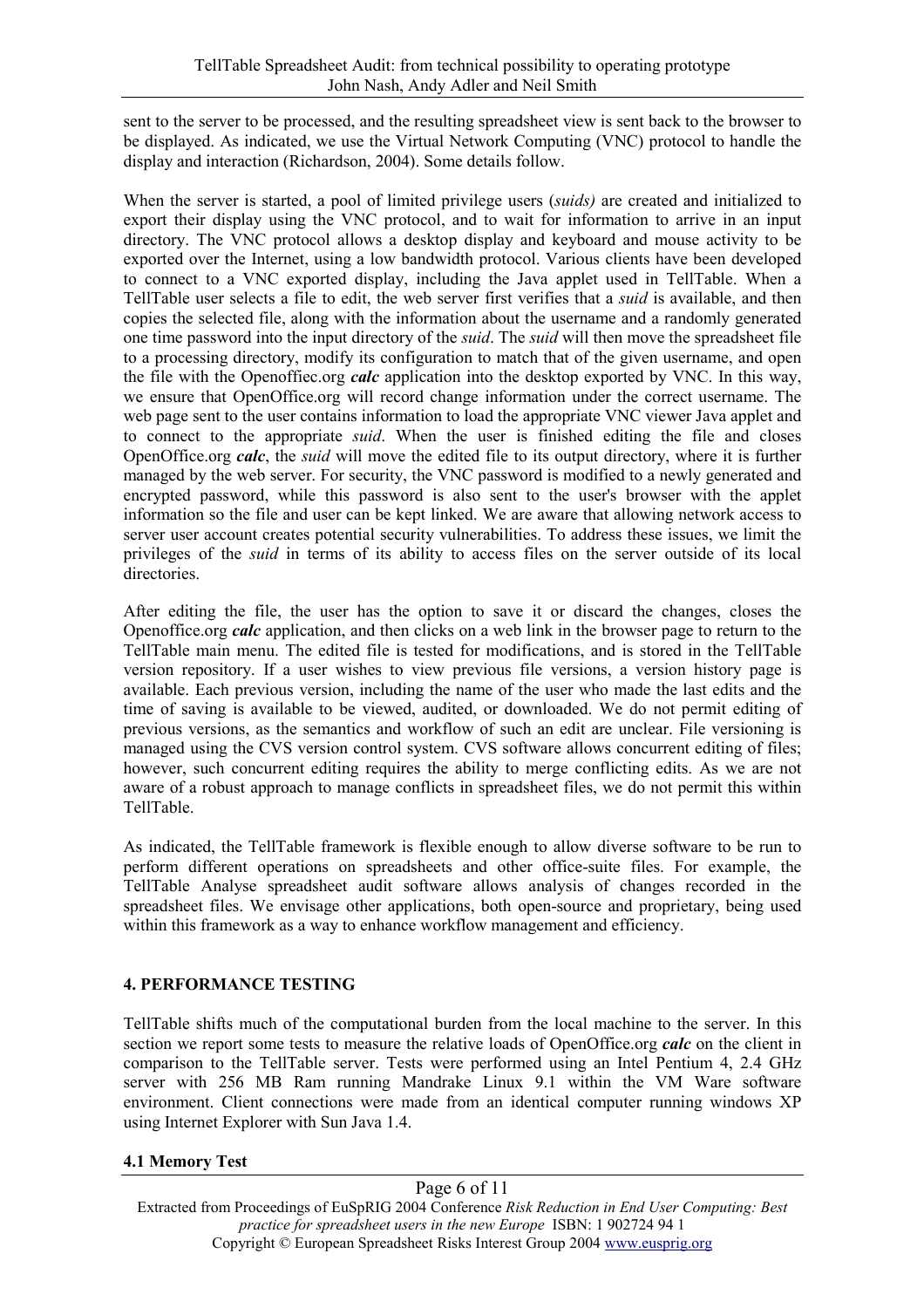The goal of this test was to measure the memory required by TellTable as a function of the number of users supported. The TellTable server was configured to support *N suid* processes. Initially, the memory requirements were measured without users editing spreadsheets. Subsequently, users were logged into all *suid* processes to edit a simple spreadsheet. The total "committed" server memory was measured for  $N= 2$ , 4 and 6, using the UNIX command "top". Measured memory consumption values were fitted to a line as:

151 + 5.8 (available *suid*) + 17.0 (used *suid*) MB

This result indicates that the server memory requirements are relatively small compared to that required by the operating system and the spreadsheet data itself.

## **4.2 Timing Test**

The goal of this test was to compare the time to carry out spreadsheet calculations within the TellTable framework versus similar calculations on a local machine. Tests were designed to perform a large computational load without excessive memory demands. The test spreadsheet is described in the appendix. For our tests we chose a spreadsheet size of 50x50. Results follow:

|         | <b>TellTable</b> | Local machine (Win XP) |
|---------|------------------|------------------------|
| 1 user  | 81.5s            | 79.5s                  |
| 2 users | 165s             | N/A                    |

These results indicate a slight (2%) reduction in performance under TellTable, and another slight (1%) reduction in performance due to simultaneous use. However, these performance decreases appear to be acceptably small, especially given the benefit of an assured audit trail.

## **5. WORK IN PROGRESS**

As the time of writing (end of March, 2004), we are testing the SourceForge version of telltable-s on a system running the Xandros Linux distribution (version 2.0) which is built upon the Debian distribution and package manager (www.debian.org 17:30 31/03/2004). Our pilot study ran on a system that used the Mandrake distribution (version 9.1), and there are a number of minor but annoying changes that need to be made to account for differences in file system layouts. We hope to build both documentation and scripted customization to allow the installation of telltable-s to be very simple. At the present time we do not have plans to port telltable-s to non-Linux servers, but we would provide what advice we can to anyone wishing to do so in exchange for learning what issues arise. In principle, such a port should not be difficult.

We are also working toward the development of a "live CD" demonstration tool based on the popular Knoppix version of Linux. Knoppix is also based upon Debian and there are a number of derivative systems. See www.knoppix.org (17:30 31/03/2004). The advantage of such CD-based tools is that they do not require installation to be tested and run, yet provide all the components of the operating system and supporting software that are needed, and provide them in a coherent and well-organized form. The user of most Intel or AMD PCs simply puts the CD in his/her computer and "reboots". After the session is over, the CD is ejected and the user restarts the machine to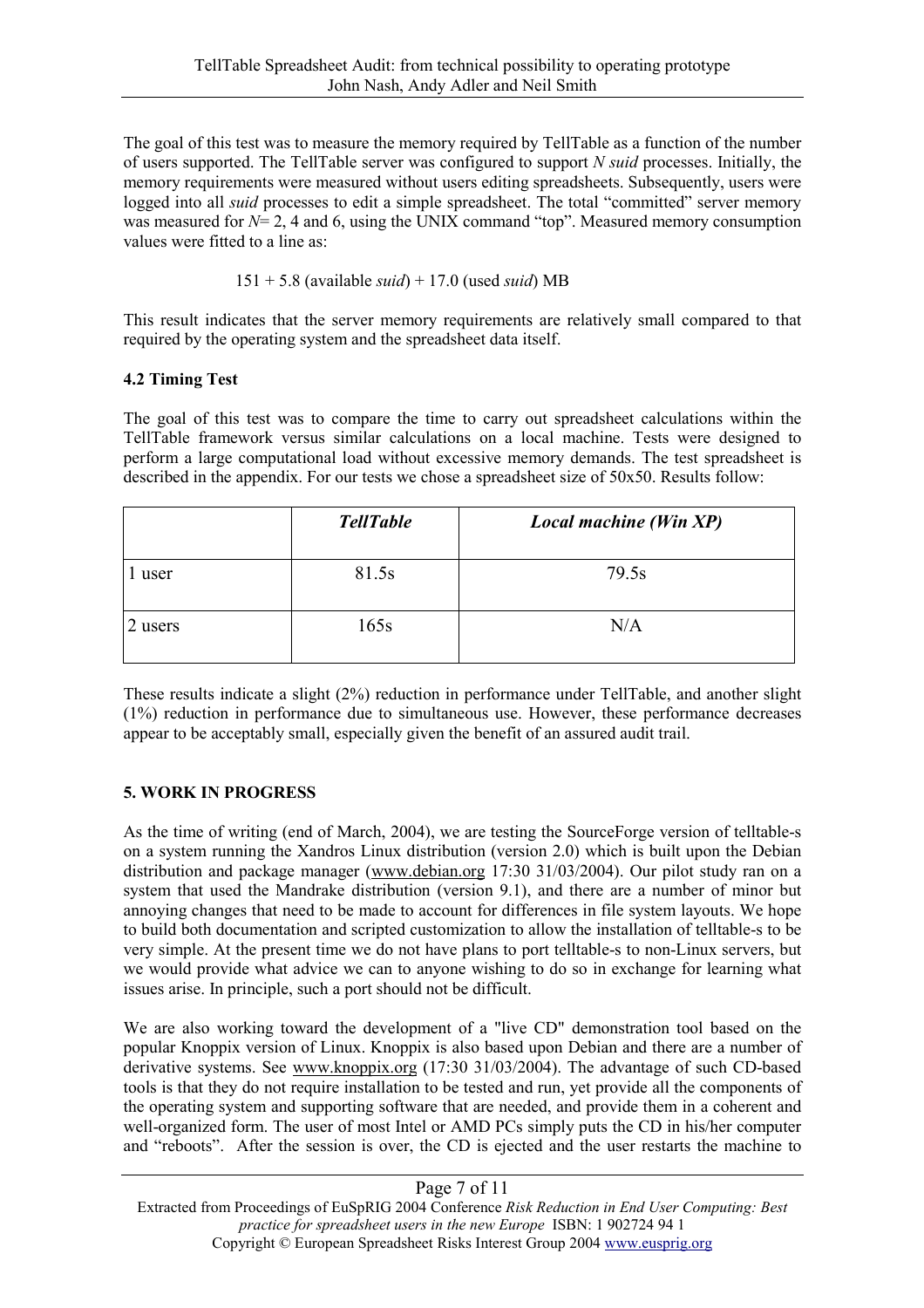return to the installed operating system, which is not altered by the Knoppix software apart perhaps from a single "swapfile" to provide for virtual memory. (This file is only created with user permission, is well-identified and may be deleted afterwards.)

There are some limitations to the use of Java applets in the client browsers. While almost all modern browsers support Java applets, most do not install with the Java tools, but require a subsequent download. Examples include recent releases of Internet Explorer and Mozilla. Another difficulty is that the Java applet security model does not support access to the local machine clipboard, preventing the use of cut-and-paste from the local machine to TellTable. Since Internet Explorer has built-in support for Active X plugins, we are exploring the use of Active X applets for VNC. Fortunately, the VNC protocol is well supported, and others have built such support (e.g., http://www.veridicus.com/tummy/programming/vncx/ 23:20 08/04/2004). Modifications to the TellTable server are minor, involving modification to the web page that loads the VNC viewer applet. One remaining difficulty concerns testing (from the server) that the user's browser is capable of running various applet plugins.

#### **6. CONCLUSION**

What we now call the TellTable project only began in November 2002. Since that time we have managed a proof of concept of a spreadsheet audit trail system, run a pilot study, demonstrated and used a collaborative office suite and prepared a number of academic and professional papers.

This progress confirms our belief that the TellTable framework is a valuable approach to managing some of the risks in spreadsheet design. From the point of view of the enterprise, TellTable allows the server administrator to control the versions and audit history of spreadsheet files. This capability is critical to any organization because of the value of the information that is stored in spreadsheet form. In our own experience, the ability to quickly access previous file versions has become an indispensable tool. Furthermore, the TellTable approach avoids the problem of inflexible proprietary applications, usually built around database technology, by providing the flexibility of full spreadsheet capabilities. Anecdotal evidence suggests that rigid centralized applications are left largely unused because they don't match user requirements, while the "real" data is entered into spreadsheets, sometimes referred to as "black book" applications.

From both the individual and the organizational perspective, the capability of TellTable to provide an audit trail to spreadsheet changes and additions allows for the discovery and correction of errors or falsification of data, particularly when the audit information can be filtered and summarized by TellTable Analyse. This capability, which can be extended to other office-suite files, is believed to be unique at the time of writing.

## **7. ACKNOWLEDGEMENTS**

We appreciate the support of Joseph Potvin and Marcel Boulianne of Public Works and Government Services Canada, and for inviting us to participate in GTEC 2003, and for help in correcting translations of TellTable information. Mary Nash helped edit this paper.

## **8. APPENDIX**

This section describes the high-computational-load spreadsheet test. The tests in this paper are based on a spreadsheet that requires significant computations, without the need for very large spreadsheet files which would, instead, be a test of the physical and virtual memory systems.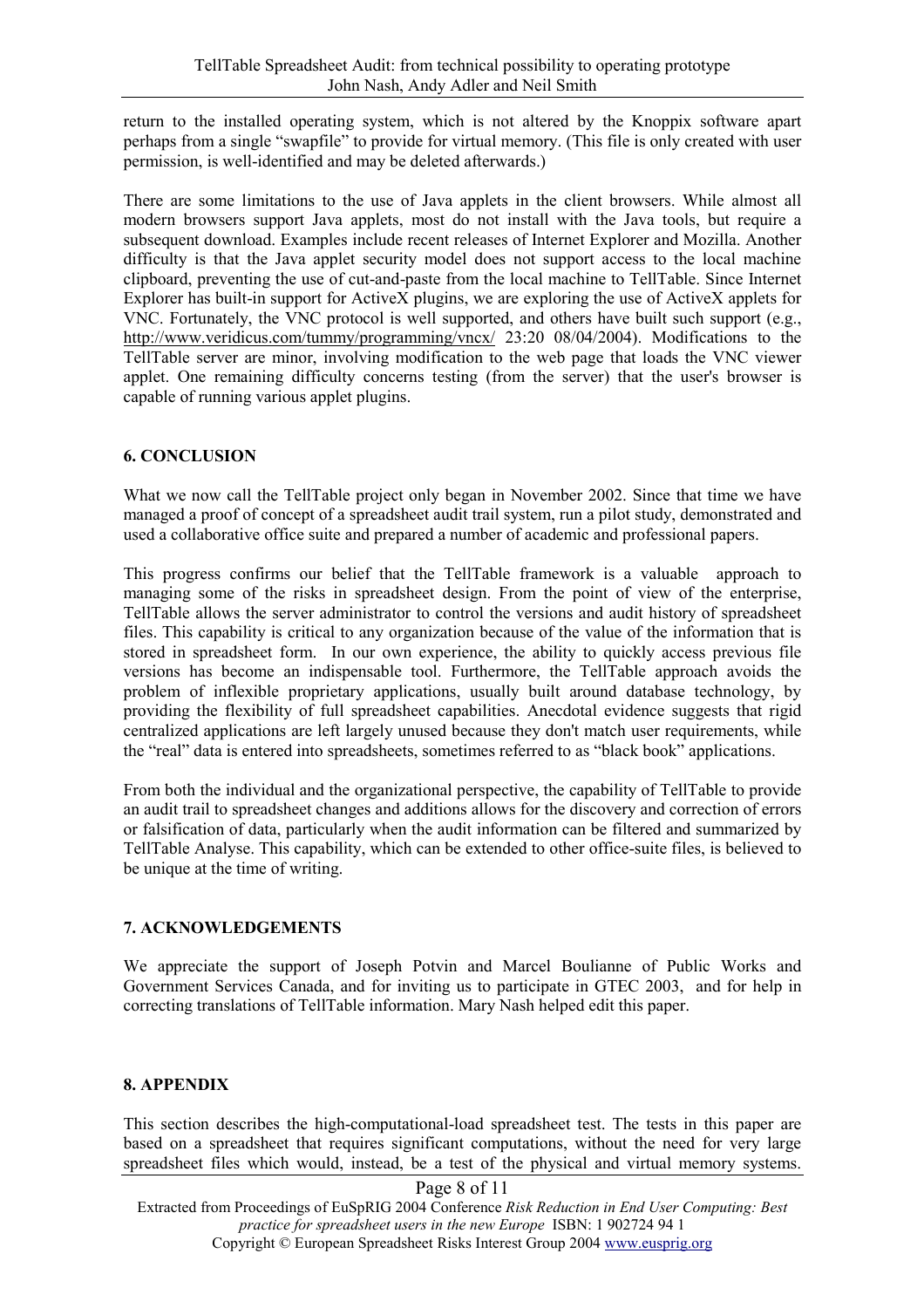Since we were unable to find such a test in the literature, a custom test spreadsheet was designed. We describe it here because it may constitute a useful benchmark. See the telltable-s distribution files

http://cvs.sourceforge.net/viewcvs.py/telltable-s/telltable-server/repository/files/timetest.sxc (2004-6-4 15:30).

The test spreadsheets are built up with a border (left and top) that is two cells thick, and a main section which is cell C3 and all cells below and right of it. Cell B2 contains an arbitrary number, and recalculation is forced by changing its value. The "border" is built up of number increments and trigonometric functions such that the values are in a reasonable range to help ensure the matrix inverses described below are numerically stable. Each cell in the "main" section of the spreadsheet is the upper left or 1,1 element of the matrix inverse of the largest available square block of cells to the upper left of that cell. The test is then performed by adjusting the value of the arbitrary number in cell B2, and waiting for the spreadsheet to recalculate. The size of the spreadsheet is determined by the number of elements in column A and row 1 to the right and below cell C3. The spreadsheet structure is shown in the following table:

|                | A        | в                |                     |               |
|----------------|----------|------------------|---------------------|---------------|
| 1              |          |                  | $= B1 + 1$          | $=C1+1$       |
| $\overline{2}$ | 0        | Arbitrary number | $=sin(B2+B1)$       | $=sin(C2+C1)$ |
| 3              | $= A2+1$ | $=cos(B2+A2)$    | <b>Main Section</b> |               |
| $\overline{4}$ | $= A3+1$ | $=cos(B3+A3)$    |                     |               |

where element C3 in the *Main Section* is defined as

```
=INDEX(
 MINVERSE( 
  OFFSET( 
    $A$1; 
    1 + MAX(0; SA3 - CS1):1 + MAX(0; C$1 - $A3 );
    MIN( C$1;$A3 ); 
    MIN( C$1;$A3 ) 
  )
 ); 
1; 
1)
```
This cell formula is then replicated for all cells below and right of C3. This spreadsheet has been tested on the spreadsheets OpenOffice.org *calc*, Microsoft Excel, and Gnumeric. Note that all semicolons (;) must be replaced by commas (,) for Excel and Gnumeric. We have not been able to make this spreadsheet work properly in Quattro Pro (version 9 was tried).

This spreadsheet was tested on a Pentium 4, 2.4 GHz computer running Windows XP for spreadsheets of size 30x30, 35x35, 40x40, 45x45, and 50x50, using OpenOffice.org *calc* version 1.1. Recalculation times for each size were 3.5, 7.5, 21, 44 and 80s, respectively. The maximum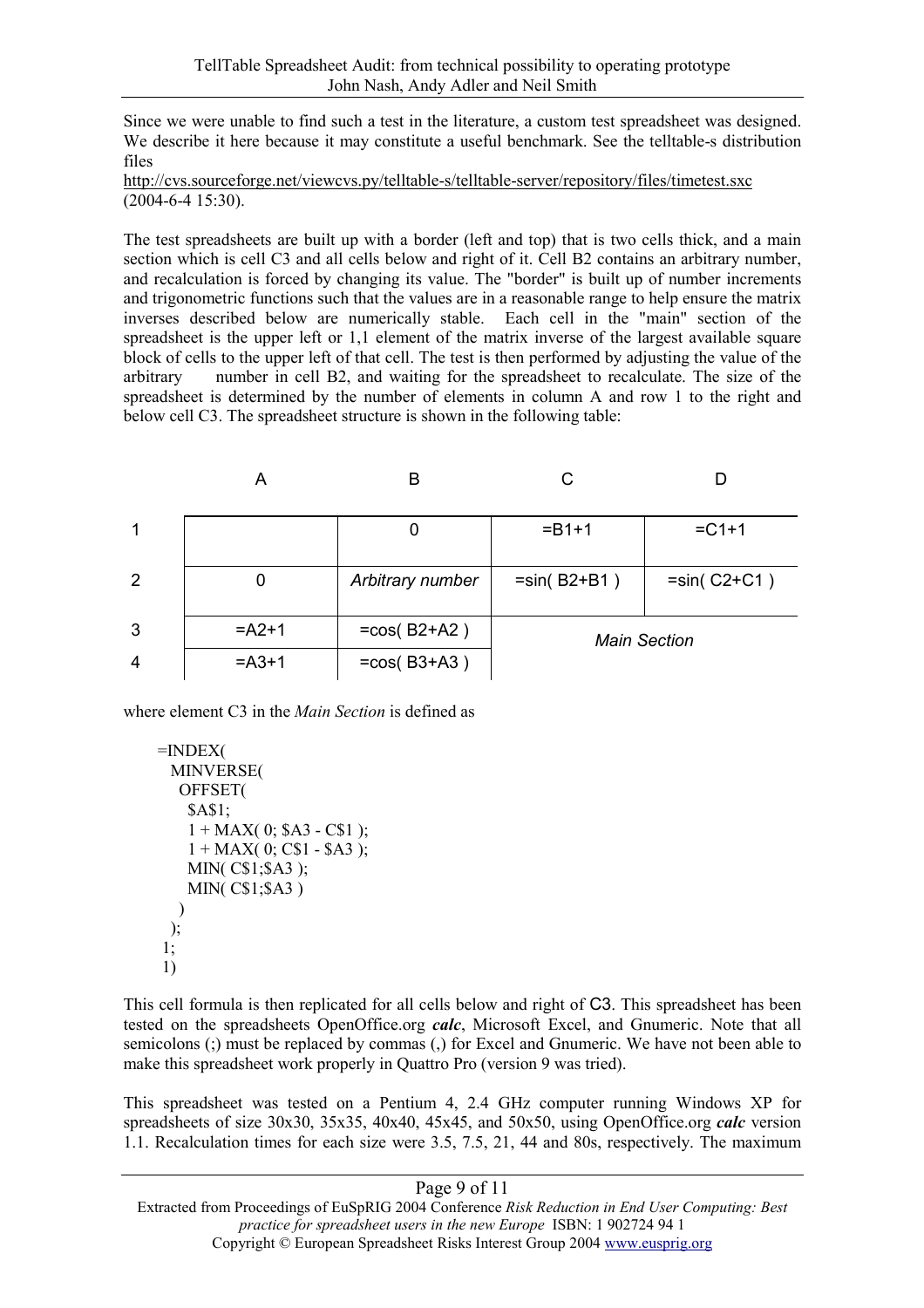memory consumption of the spreadsheet software was 32.4, 33.2, 33.8, 34.4, and 35.3 MB, respectively. These data can be modelled as:

```
recalculation time = (size / 24.7)^{6.3} sec.
```
and

maximum memory=  $28.2 + 0.14$  (size) MB

Thus, this spreadsheet shows strong exponential growth in calculation time, for linear growth in memory consumption.

We have also built a moderately computationally intensive spreadsheet that allows us to test the time/memory relationship for very large spreadsheets. With this we can explore situations where the spreadsheet file cannot be stored entirely in memory, but must be swapped out to disk (virtual memory). This test is based on one in Nash and Nash (1994, p. 67). It uses a first row (Row 3) where cell A3 is set to 1, and cell B3 is set  $=$ A3+1, and so on to increment each element of the third row by 1. Cell  $\overline{A4}$  is set  $=\overline{A3+2}$ , so that the first column increments each row by 2. We can make this border have as many rows and columns as we like, then fill in the rectangle with top-left cell B4 do the maximum settings with cell i, j computing the function

```
exp(sin(cos( rowdata + columndata )))
```
That is, cell  $E7$  is set  $=EXP(SIN(COS(4A7*E43)))$ . We can make the core function more or less complicated as needed for our tests, but must note that this spreadsheet is less time-consuming than the one above. It is available as http://cvs.sourceforge.net/viewcvs.py/telltable-s/telltableserver/repository/files/timetest.sxc (2004-6-4 15:30).

Our objective in building these tests was to see how badly the TellTable server would degrade when running more than one compute-bound spreadsheets. Very large spreadsheets may also run slowly due to the use of swap memory on disk, which is an artifact of virtual memory subsystems.

#### **9. REFERENCES**

Adler, A. and Nash, J. C. (2004) Knowing what was done: uses of a spreadsheet log file. Spreadsheets in Education, 1(2):118-130, http://www.sie.bond.edu.au/articles/1.2/AdlerNash.pdf

Adler, A., Nash, J.C. And Noël, S. (2004) Challenges in Collaborative Authoring Software, submitted to a special Issue of the IEEE Transactions on Professional Communication "Expanding the boundaries of E-collaboration".

Apache Software Foundation (2000) Crimson http://xml.apache.org/crimson/ 15:32 31/03/2004.

Apache Software Foundation (1999) Xerces Java Parser 1.4.4 Release http://xml.apache.org/xerces-j/index.html 15:34 31/03/2004

Brauer, M. (circa 2004) OpenOffice.org XML File Format (main project page) http://xml.openoffice.org 15:20 31/03/2004.

Cederqvist, Per (2002) Version management with CVS, Bristol UK: Network Theory

Free Software Foundation (1999) GNU Lesser General Public License version 2.1, http://www.gnu.org/copyleft/lesser.html 17:00 31/03/2004.

#### Page 10 of 11

Extracted from Proceedings of EuSpRIG 2004 Conference *Risk Reduction in End User Computing: Best practice for spreadsheet users in the new Europe* ISBN: 1 902724 94 1 Copyright © European Spreadsheet Risks Interest Group 2004 www.eusprig.org